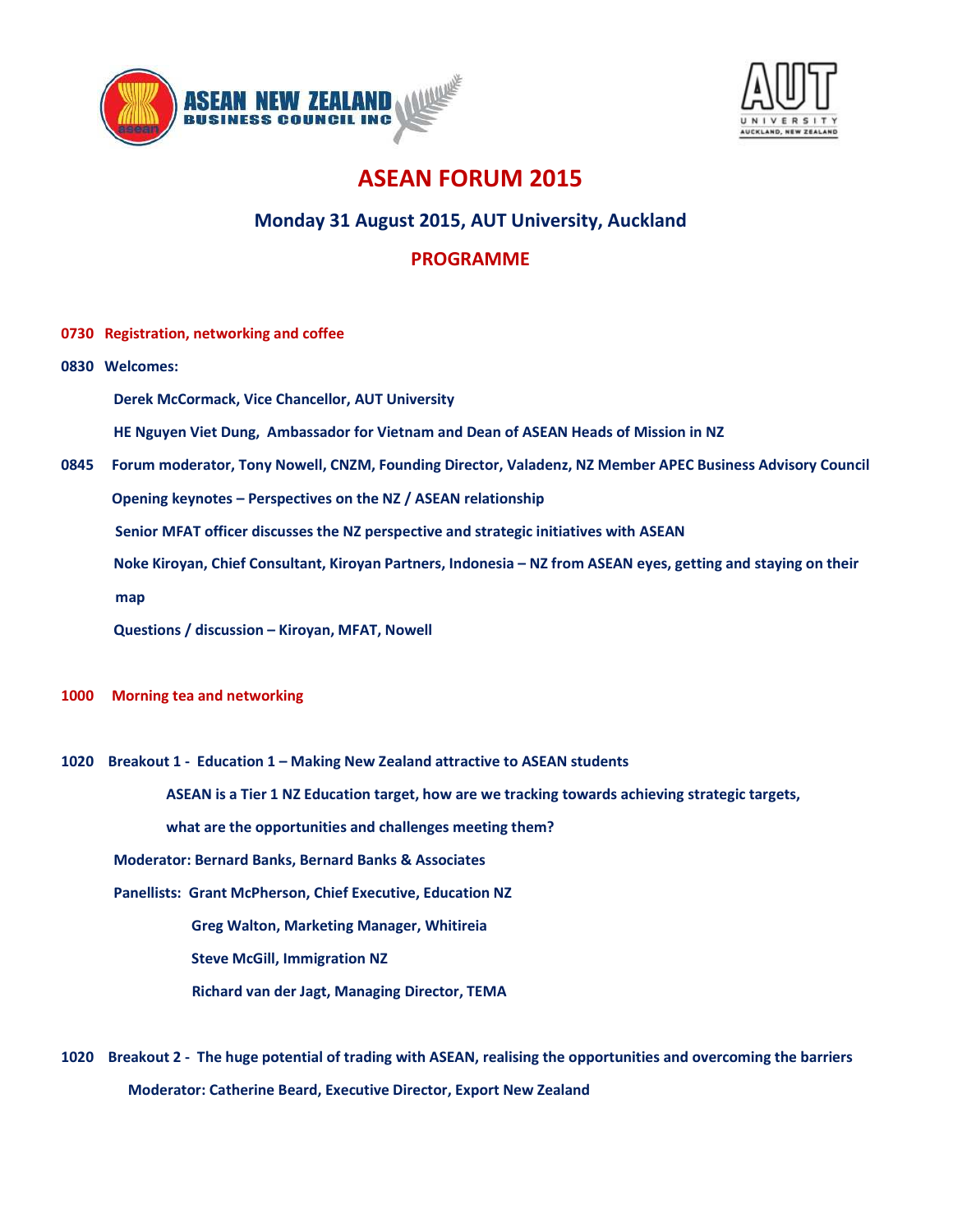Panellists: Tony Egan, Managing Director, Greenlea Premier Meats

 Simon Hegarty, CEO, NZ Horticulture Export Authority Mitchell Pham, Augen Software Group Mike Quirk, Beca Group

1130 Successfully doing business in  $ASEAN - 1$ 

 Phil Turner, Director, Dairy Development, Fonterra, - Fonterra's Long term strategy in ASEAN Pania Tyson Nathan, Chief Executive, Maori Tourism – Leveraging the synergies between the Maori and ASEAN peoples, mutual opportunities in indigenous tourism

## 1215 Luncheon and networking

1300 Successfully doing business in ASEAN – 2

 Tan Sri Dato' Dr. Mohd Munir Abdul Majid, Chairman Muamalat Bank Malaysia Bhd, Chairman, ASEAN Business Advisory Council – The ASEAN Economic Community, facilitating business with its trading partners Teresa Ciprian, Director, Zespri – Lessons from Zespri's long term engagement in ASEAN markets Peter Chrisp - CEO, NZ Trade & Enterprise – NZ Exporters growing capacity in ASEAN, NZTE's role Jo Doolan, Partner Ernst Young – Getting your ASEAN structures right

- 1435 Hon Steven Joyce, Minister of Tertiary Education discusses the ASEAN strategy for the tertiary sector and looks ahead to policy initiatives for the future. (Time of this presentation to be confirmed)
- 1500 Afternoon Tea and networking
- 1520 Breakout 3 Education 2 Exploring the opportunities within the ASEAN markets, setting up and exploring opportunities to work together in ASEAN Moderator: Chris Hawley, Senior Advisor, AUT University Panellists: Rob Rabel, Pro Vice Chancellor, International Engagement, Victoria University

 Michele Daly, Team Leader, Social Sciences, GNS Science Lester Khoo, Director, International Relations & Development, AUT University Chris Sullivan, Cognition Education